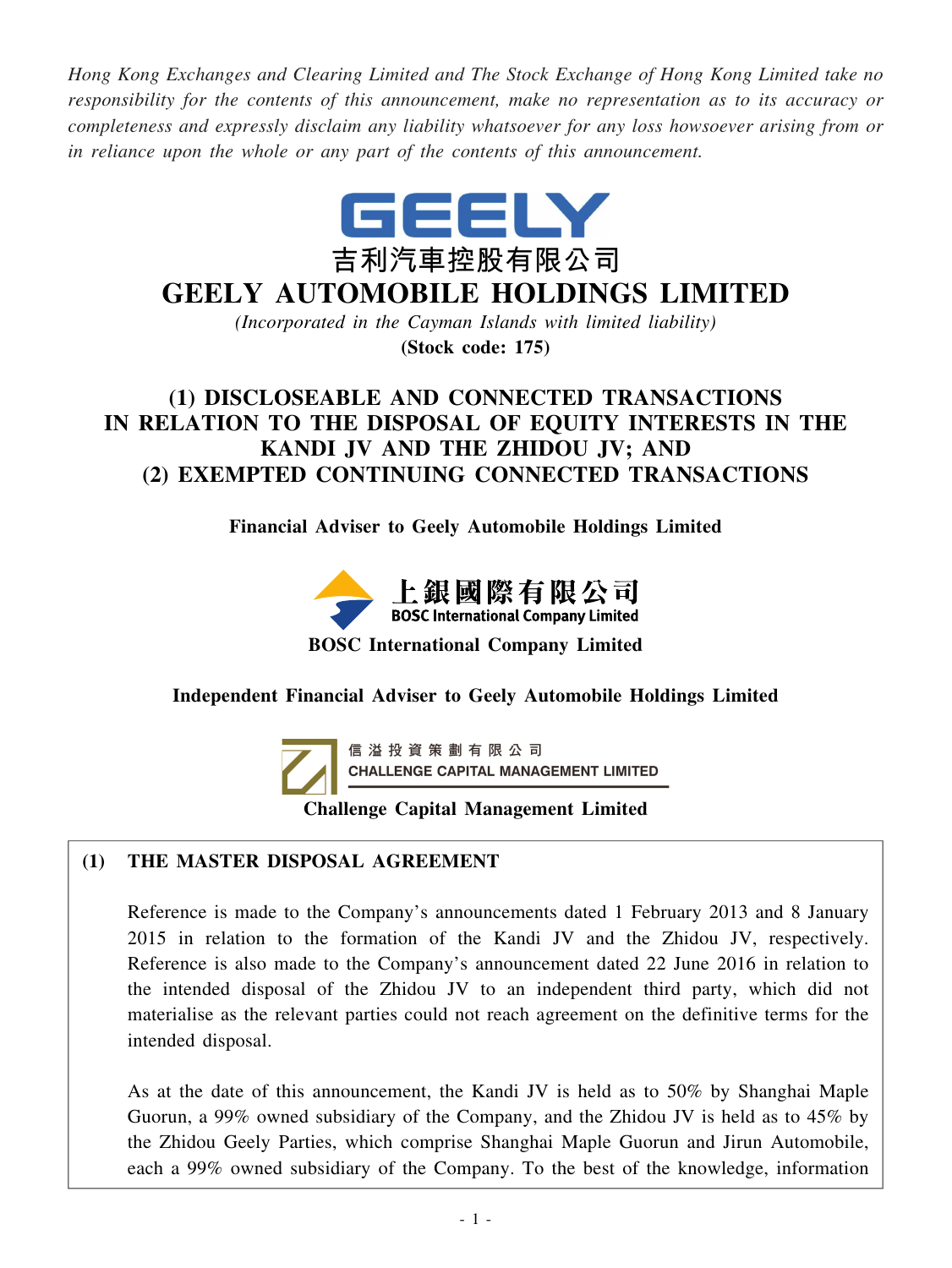and belief of the Directors, the other shareholders of the Kandi JV and the Zhidou JV are independent of and not connected to the Company and its connected persons. The Kandi JV and the Zhidou JV are both principally engaged in the research and development, production, marketing and sales of relatively low-end electric vehicles (which are commonly characterised by their lower speed, charging range and technology, and hence lower selling price) in the PRC.

As part of the Group's on-going strategy to enhance value for the Shareholders, the Group plans to consolidate and enhance its product portfolio and thus brand image by focusing on relatively higher-end automobiles going forward. In addition, recent policies issued in the PRC in relation to the eligibility for subsidies and tax exemptions have also been unfavourable to the product portfolios of the Kandi JV and the Zhidou JV and have a negative effect on their financial performance in 2016.

On 25 July 2016 (after trading hours), the Company entered into the Master Disposal Agreement with Geely Holding to dispose of the Group's 50% and 45% interests in the Kandi JV and the Zhidou JV to Geely Holding at an aggregate consideration of RMB1,346,486,590 (out of which RMB725,412,590 and RMB621,074,000 are for the Kandi Disposal and the Zhidou Disposal, respectively).

Completions of the Kandi Disposal and the Zhidou Disposal are inter-conditional.

## **(2) EXEMPTED CONTINUING CONNECTED TRANSACTIONS**

The Group has been supplying automobile parts and components to the Kandi JV for it to assemble CKDs. After completion of the Disposals, in addition to continuing the supply of automobile parts and components to the Kandi JV, the Group will also assemble some of the automobile parts and components into CKDs and supply these assembled CKDs to the Geely Holding Group for Kandi JV and Zhidou JV's production of electric vehicles.

On 25 July 2016 (after trading hours), (i) the Company and the Kandi JV entered into the Kandi Automobile Parts Supply Agreement for a term from 25 July 2016 or the completion date of the Disposals, whichever is the later to 31 December 2018 to govern the sale of automobile parts and components from the Group to the Kandi JV, and (ii) the Company and Geely Holding entered into the EV CKD Supply Agreement for a term from 25 July 2016 or the completion date of the Disposals, whichever is the later to 31 December 2018 to govern the sale of CKDs from the Group to the Geely Holding Group.

## **IMPLICATIONS UNDER THE LISTING RULES**

Geely Holding is beneficially wholly-owned by Mr. Li and his associate. Mr. Li is an executive Director and a substantial Shareholder holding approximately 42.98% of the total issued share capital of the Company as at the date of this announcement. As such, Geely Holding is an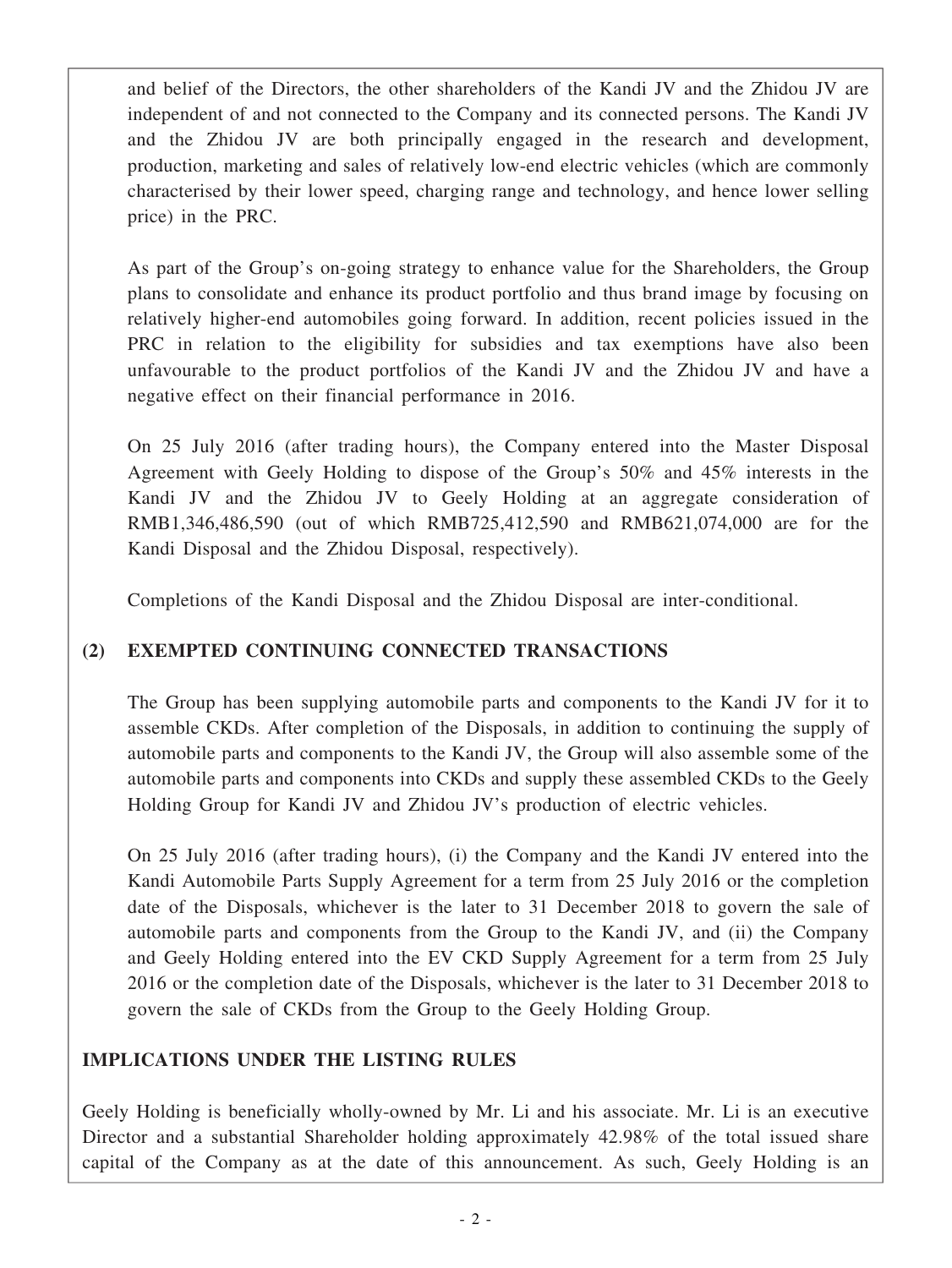associate of Mr. Li and a connected person of the Company for the purpose of the Listing Rules. Upon completion of the Disposals, as the Kandi JV will be held as to 50% by Geely Holding and will become an associate of Geely Holding, the Kandi JV will also become a connected person of the Company. Accordingly, the Disposals and the Exempted Continuing Connected Transactions constitute connected transactions and exempted continuing connected transactions, respectively, for the Company pursuant to Chapter 14A of the Listing Rules.

As the applicable aggregated percentage ratios in respect of the Disposals are more than 5%, the Disposals are subject to the reporting, announcement and the Independent Shareholders' approval requirements under Chapter 14A of the Listing Rules. Furthermore, as the applicable aggregated percentage ratios in respect of the Disposals are more than 5% but less than 25%, the Disposals also constitute discloseable transactions for the Company under Chapter 14 of the Listing Rules.

With regard to the Exempted Continuing Connected Transactions, as the applicable percentage ratios of the aggregated proposed annual caps for the three years ending 31 December 2018 for the transactions contemplated under the Kandi Automobile Parts Supply Agreement and the EV CKD Supply Agreement are less than 5% on an annual basis, the Exempted Continuing Connected Transactions are subject to the reporting, annual review, announcement requirements, but are exempt from Independent Shareholders' approval requirements under Chapter 14A of the Listing Rules.

Mr. Li, Mr. Yang Jian, Mr. Li Dong Hui, Daniel and Mr. An Cong Hui, each an executive Director, are considered to have material interests in the Disposals and the Exempted Continuing Connected Transactions by virtue of their interests and/or directorship in Geely Holding. As a result, Mr. Li Mr. Yang Jian, Mr. Li Dong Hui, Daniel and Mr. An Cong Hui have abstained from voting on the Board resolutions for approving the Disposals and the Exempted Continuing Connected Transactions.

## **EGM**

The EGM will be convened to consider and approve the Disposals. Mr. Li and his associates together holding 3,783,099,000 Shares (representing approximately 42.98% of the total issued share capital of the Company), Mr. Yang Jian and his associates together holding 14,475,000 Shares (representing approximately 0.16% of the total issued share capital of the Company) and Mr. An Cong Hui and his associates together holding 15,380,000 Shares (representing approximately 0.17% of the total issued share capital of the Company) as at the date of this announcement, will all abstain from voting on the resolutions to be proposed at the EGM to approve the Disposals. Mr. Li Dong Hui, Daniel was not interested in any Shares as at the date of this announcement.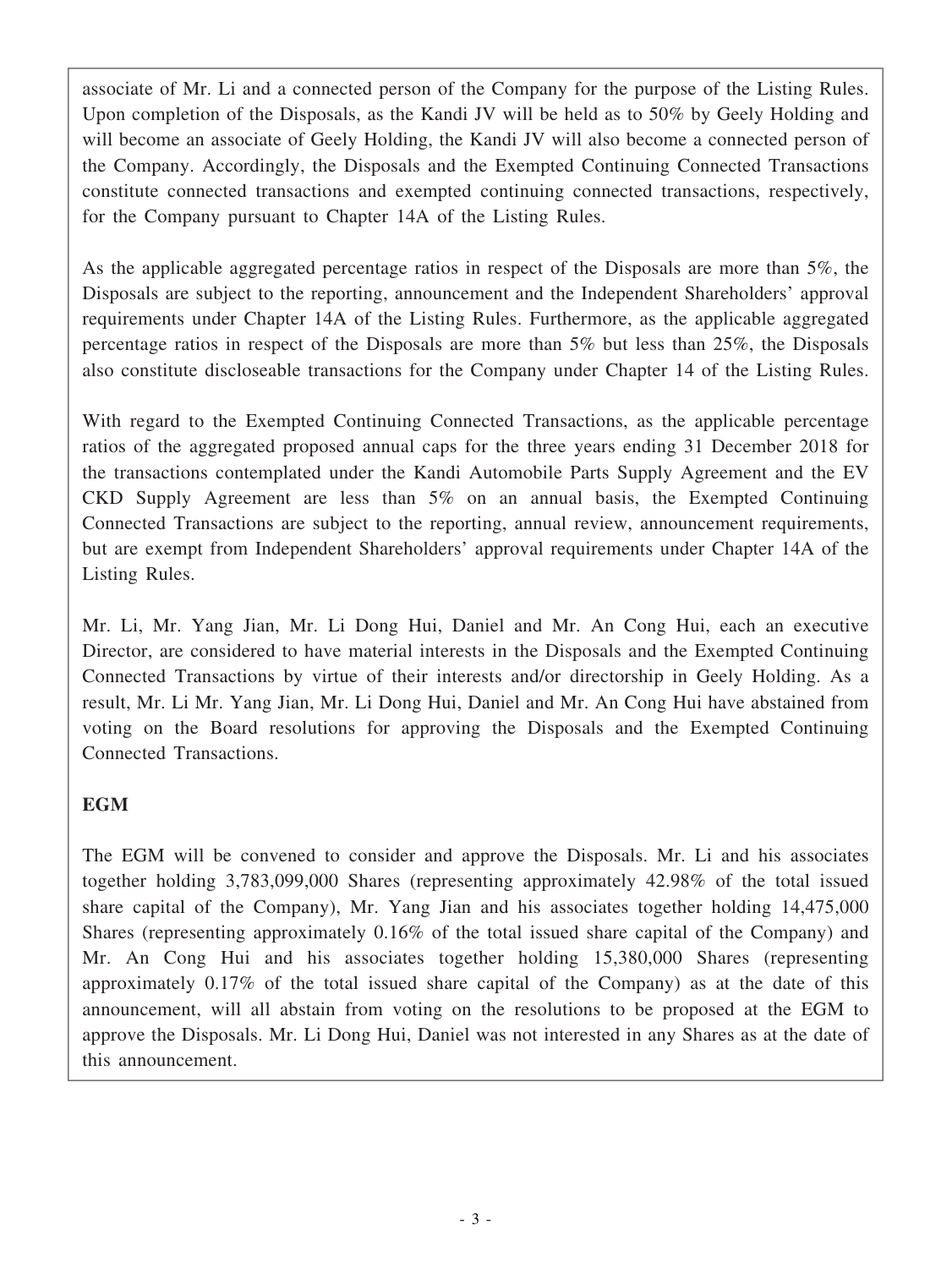#### **GENERAL**

An Independent Board Committee has been formed to advise the Independent Shareholders with respect to the Disposals, and Challenge Capital has been appointed as the independent financial adviser to advise the Independent Board Committee and the Independent Shareholders on the terms of the Disposals in this regard.

A circular containing, among other things, (i) further information about the Disposals; (ii) the recommendation of the Independent Board Committee in respect of the Master Disposal Agreement; (iii) the advice of Challenge Capital regarding the terms of the Master Disposal Agreement; and (iv) other information as required under the Listing Rules together with the notice of the EGM, will be despatched to the Shareholders on or before 16 August 2016.

**Completion of the Disposals is subject to the satisfaction of the conditions precedent under the Master Disposal Agreement, and therefore, may or may not proceed to completion. Shareholders and potential investors are advised to exercise caution when dealing in the Shares.**

#### **(1) THE MASTER DISPOSAL AGREEMENT**

Terms of the Master Disposal Agreement are summarised below:

#### **Date**

25 July 2016 (after trading hours)

#### **Parties**

Vendor: The Company (interests in the Kandi JV are held via Shanghai Maple Guorun, and interests in the Zhidou JV are held via the Zhidou Geely Parties)

Purchaser: Geely Holding

Shanghai Maple Guorun is principally engaged in the research and development, production, marketing and sale of sedans and related automobile components in the PRC.

Jirun Automobile is principally engaged in the research, development, production, marketing and sales of sedans and related automobile components in the PRC.

Geely Holding and its subsidiaries are principally engaged in the sales of automobiles and related parts and components wholesale and retail businesses.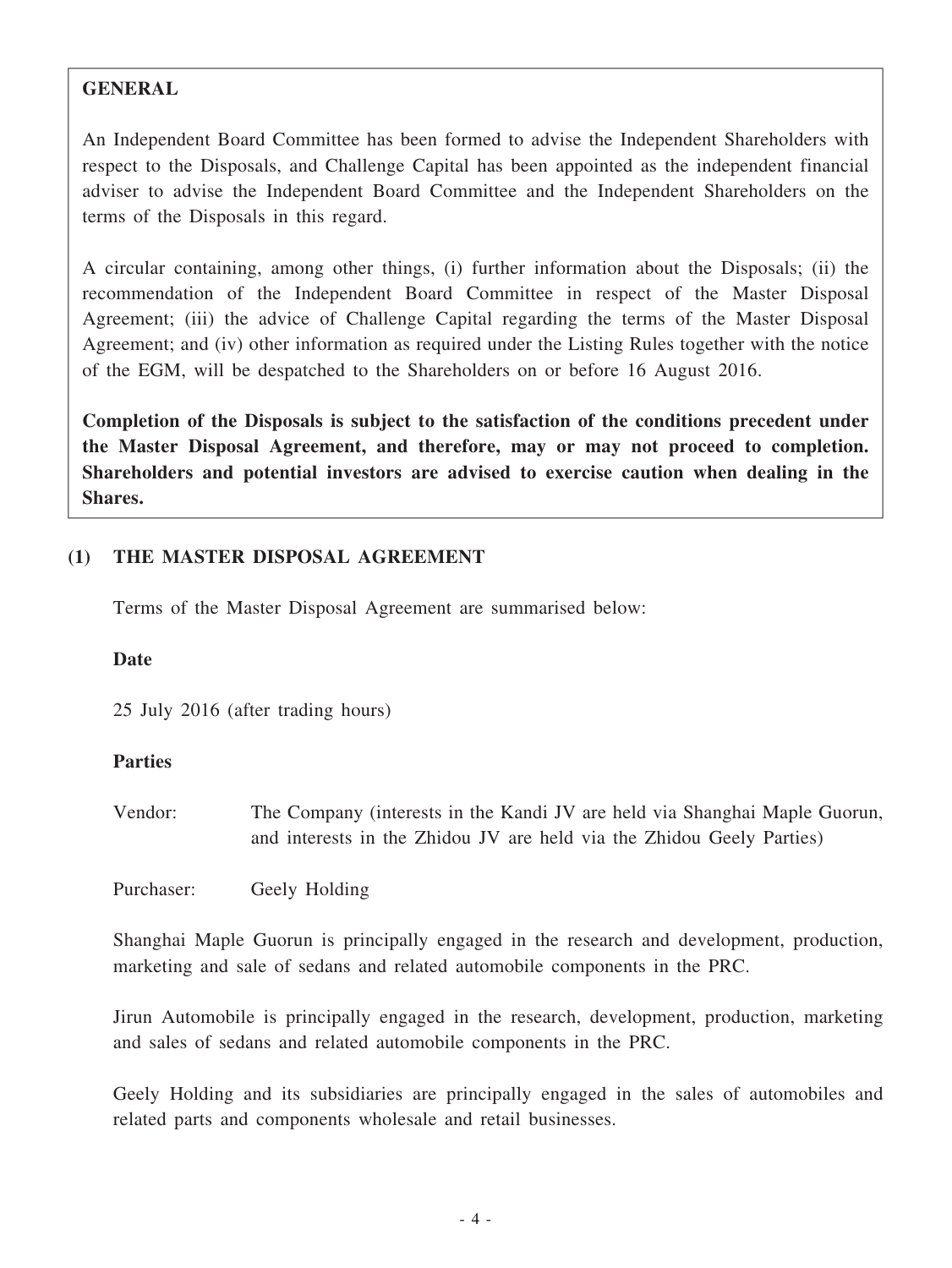#### **Subject matter**

Pursuant to the Master Disposal Agreement, Geely Holding has conditionally agreed to acquire, and Shanghai Maple Guorun (for the Kandi Disposal) and the Zhidou Geely Parties (for the Zhidou Disposal) have conditionally agreed to sell, (i) the Kandi Sale Shares, being 50% of the registered capital of the Kandi JV; and (ii) the Zhidou Sale Shares, being 45% of the registered capital of the Zhidou JV. Details of the Kandi JV and the Zhidou JV are set out in the section headed "INFORMATION ON THE KANDI JV AND THE ZHIDOU JV" below. Completions of the Kandi Disposal and the Zhidou Disposal are inter-conditional.

Pursuant to the entrusted loan agreements dated 17 December 2015 and 17 June 2016, Shanghai Maple Guorun provided an entrusted shareholder's loan of RMB150,000,000 to the Kandi JV. Pursuant to a novation agreement entered into between Shanghai Maple Guorun, Geely Holding and the Kandi JV on 25 July 2016, all rights of Shanghai Maple Guorun as a lender of the shareholder's loan will be novated to Geely Holding upon completion of the Kandi Disposal, and Geely Holding will fully repay such entrusted shareholder's loan of RMB150,000,000 to Shanghai Maple Guorun upon completion of the Kandi Disposal.

In addition, Shanghai Maple Guorun has provided a guarantee in favour of the Kandi JV with an amount of RMB300,000,000. Geely Holding will procure that such guarantee be released before completion of the Kandi Disposal.

Upon completion of the Disposals, the Company's interests in each of the Kandi JV and the Zhidou JV will be transferred to Geely Holding, and the financial statements of the Kandi JV and the Zhidou JV will no longer be equity-accounted for in the consolidated financial statements of the Group.

#### **Consideration**

The aggregate consideration for the Disposals is RMB1,346,486,590, out of which RMB725,412,590 is for the Kandi Disposal and RMB621,074,000 is for the Zhidou Disposal.

The consideration for the Disposals was determined after arm's length negotiations between the Company and Geely Holding with reference to (i) the historical financial performances of the Kandi JV and the Zhidou JV and (ii) the future prospects of their respective electric vehicle product portfolios.

30% of the consideration for the Disposals, equivalent to RMB403,945,977, will be payable in cash within 7 calendar days from the date of the Master Disposal Agreement, 40% balance of the consideration for the Disposals, equivalent to RMB538,594,636, will be payable in cash upon the SAIC issuing new business licenses for the Kandi JV and the Zhidou JV showing their new shareholding structures, and the remaining 30% balance of the consideration, equivalent to RMB403,945,977, will be payable in cash within 180 calendar days from the date of the Master Disposal Agreement.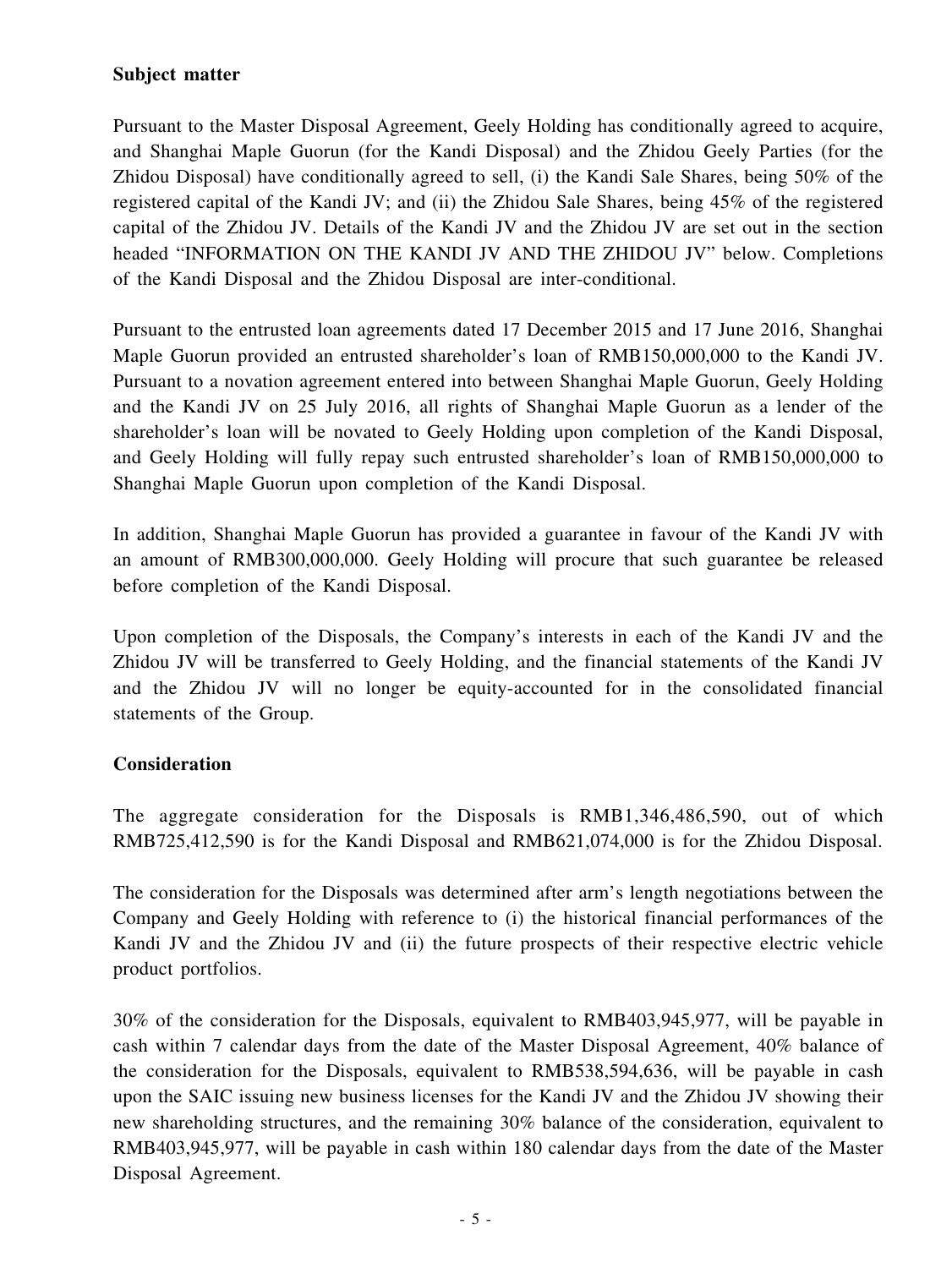#### **Conditions precedent**

Completion of the Disposals will be subject to and conditional upon the fulfillment or waiver of the following conditions:

- (a) Geely Holding being satisfied with the results of its due diligence work performed on the Kandi JV and the Zhidou JV;
- (b) the Company having complied with the applicable requirements of the Listing Rules relating to the Disposals, including where necessary, the obtaining of Independent Shareholders' approval on the transactions contemplated under the Master Disposal Agreement;
- (c) the receipt of all consents, waivers or approvals from the relevant government authority or third parties required for or in connection with the execution, delivery and performance of the Master Disposal Agreement; and
- (d) the representations and warranties made by the Company in the Master Disposal Agreement remaining true and correct in all material respects, and the Company having fully carried out its obligations under the Master Disposal Agreement.

Geely Holding will have the right to waive conditions (a) and (d) above in part or in full.

In the event the conditions set out above are not fulfilled or waived on or before the Long Stop Date, any party to the Master Disposal Agreement will have the right to terminate the Master Disposal Agreement by prior written notice to the other party. In the event of such termination, no party to the Master Disposal Agreement may raise any claim against the other party or demand the other party to undertake any liability. All rights, obligations and liabilities under the Master Disposal Agreement will become null and void upon such termination and the Master Disposal Agreement will be of no further effect, save with respect to any antecedent breaches.

#### **Completion**

Completion of the Disposals will take place on the date which all the conditions to the Master Disposal Agreement have been fulfilled or waived or such other later date as the parties may agree in writing.

#### **INFORMATION ON THE KANDI JV AND THE ZHIDOU JV**

#### **Principal businesses of the Kandi JV and the Zhidou JV**

Kandi JV is a limited liability company incorporated in the PRC on 1 February 2013. It is principally engaged in the investment, research and development, production, marketing and sales of electric vehicles in the PRC.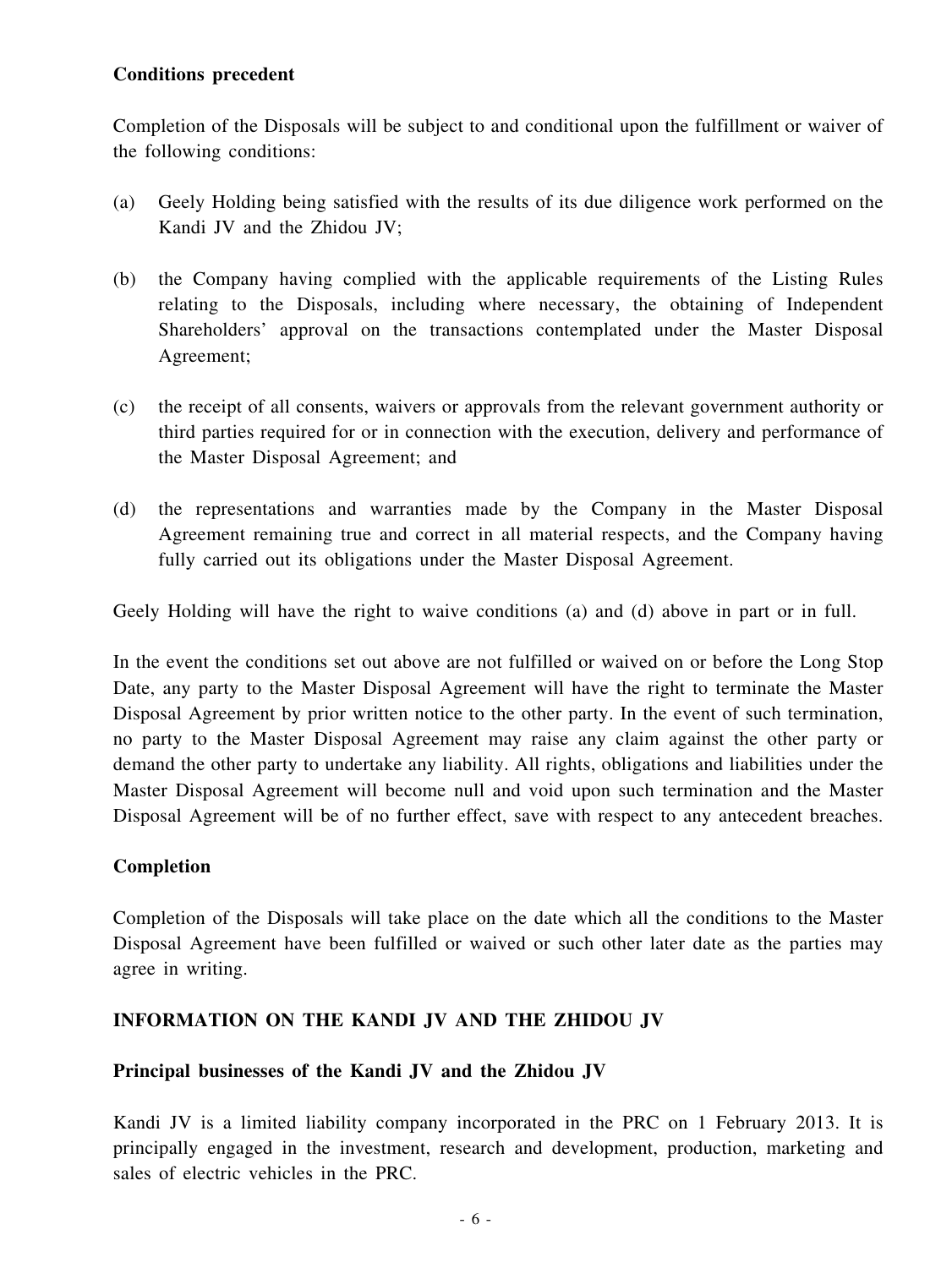Zhidou JV is a limited liability company incorporated in the PRC on 6 January 2015. It is principally engaged in the research and production of automobile parts, components and engines, electric vehicles and the provision of related after-sale services in the PRC.

#### **Shareholding structures of the Kandi JV and the Zhidou JV**

The following diagrams set out the shareholding structures of the Kandi JV and the Zhidou JV before and upon completions of the Kandi Disposal and the Zhidou Disposal, respectively:

#### *Kandi JV*



#### *Zhidou JV*



**Financial information on the Kandi JV and the Zhidou JV**

Set out below is the audited financial information of the Kandi JV for the two financial years ended 31 December 2015 and the audited financial information of Zhidou JV for the financial year ended 31 December 2015 (as the Zhidou JV was established on 6 January 2015) prepared under the HKFRS, and the unaudited financial information of the Kandi JV and the Zhidou JV for the three months ended 31 March 2016 prepared under the PRC GAAP:

| Kandi JV                   | <b>Year ended 31</b><br>December 2014 | Year ended 31<br>December 2015 | For the three<br>months ended<br>31 March 2016 |
|----------------------------|---------------------------------------|--------------------------------|------------------------------------------------|
|                            | (Audited)<br><b>RMB</b>               | (Audited)<br><b>RMB</b>        | (Unaudited)<br>RMB                             |
| Revenue                    | 1,325,167,989                         | 1,818,376,070                  | $-45,269,755$                                  |
| Net income before taxation | 61,044,092                            | 213,090,021                    | $-48,705,242$                                  |
| Net income after taxation  | 46,272,437                            | 166,735,976                    | $-48,705,242$                                  |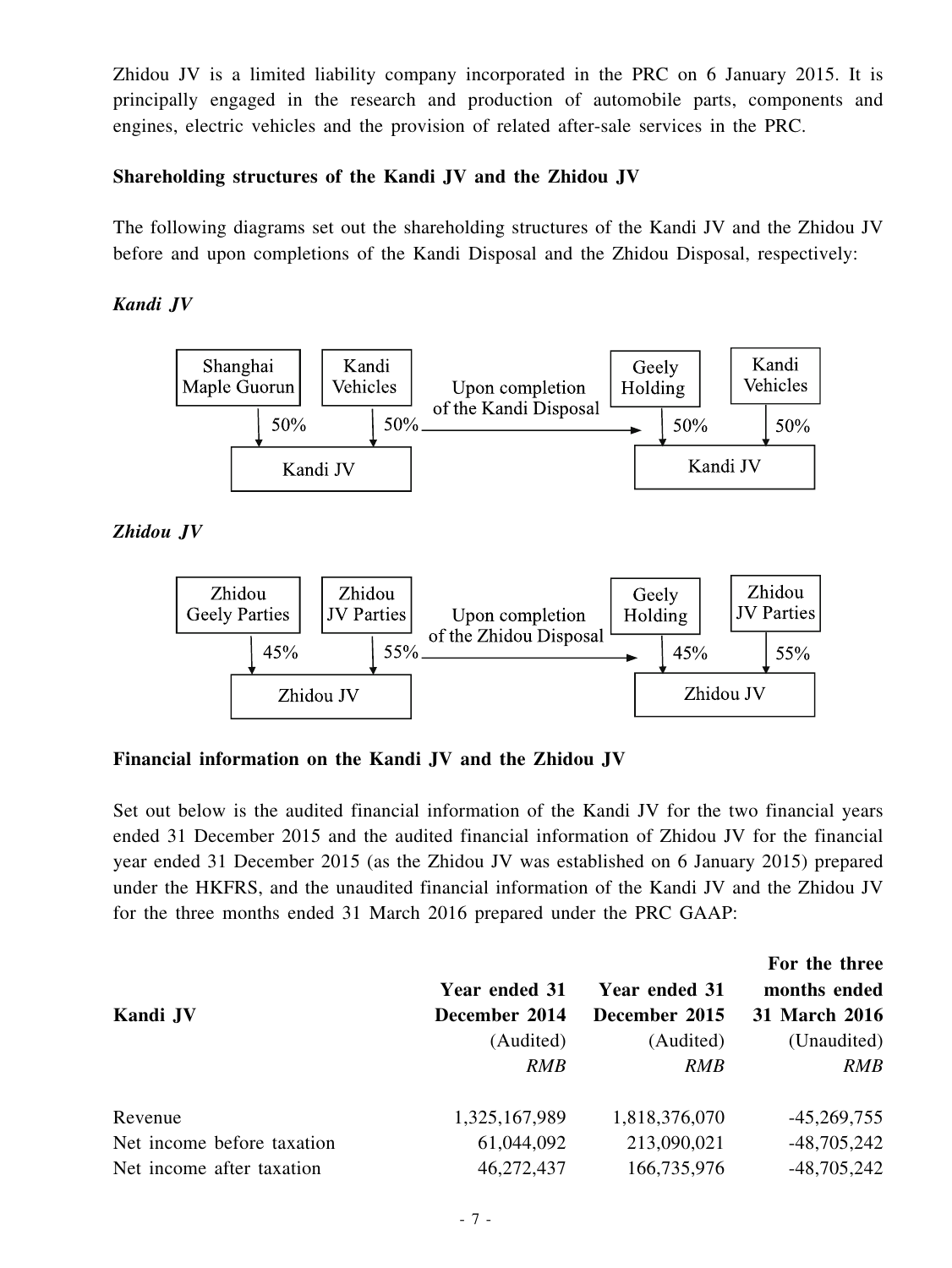The unaudited net asset value of the Kandi JV as at 31 March 2016 amounted to approximately RMB1,150,682,787.

| From date of  |               |
|---------------|---------------|
| incorporation | For the three |
| up to $31$    | months ended  |
| December 2015 | 31 March 2016 |
| (Audited)     | (Unaudited)   |
| <b>RMB</b>    | RMB           |
| 3,397,587,712 | 27,565,147    |
| 114,085,878   | $-88,868,871$ |
| 103,039,900   | $-88,873,724$ |
|               |               |

The unaudited net asset value of the Zhidou JV as at 31 March 2016 amounted to approximately RMB1,322,261,608.

Subject to final audit, it is expected that the Group will realise a gain on disposal of approximately RMB176 million which is calculated by reference to the carrying value of the Kandi JV and the Zhidou JV as at 31 March 2016. The Directors currently intend to apply the proceeds from the Disposals for general working capital of the Company.

#### **REASONS FOR AND BENEFITS OF THE DISPOSALS**

The Group is principally engaged in the research and development, manufacturing and trading of automobiles, automobile parts and related automobile components, and investment holding.

As part of the Group's on-going strategy to enhance value for Shareholders, the Group plans to consolidate and enhance its product portfolio and thus brand image by focusing on relatively higher-end automobiles going forward. In addition, recent policies issued in the PRC in relation to the eligibility for subsidies and tax exemptions have also been unfavourable to the product portfolios of the Kandi JV and the Zhidou JV and have a negative effect on their financial performance in 2016. As a result, both the Kandi JV and the Zhidou JV have incurred net losses during the first quarter of year 2016. The Kandi JV and the Zhidou JV, being a 50% and 45% held joint ventures of the Group, are also considered as relatively passive investments of the Group as the Group does not have majority control and influence in the day-to-day management of the two companies pursuant to the respective shareholders agreements. Therefore, given such operational and management structure and constraints, it is difficult for the Group to exercise significant influence on the companies in case of, among others, unfavourable policies in the PRC and deteriorating business environment, which are the factors which the Kandi JV and the Zhidou JV have recently been experiencing. Taking into account the above, the Directors consider that the future prospects of the Kandi JV and the Zhidou JV are uncertain, and the Disposals will allow the Group to allocate more time and resources to the development of mid to higher-end automobiles.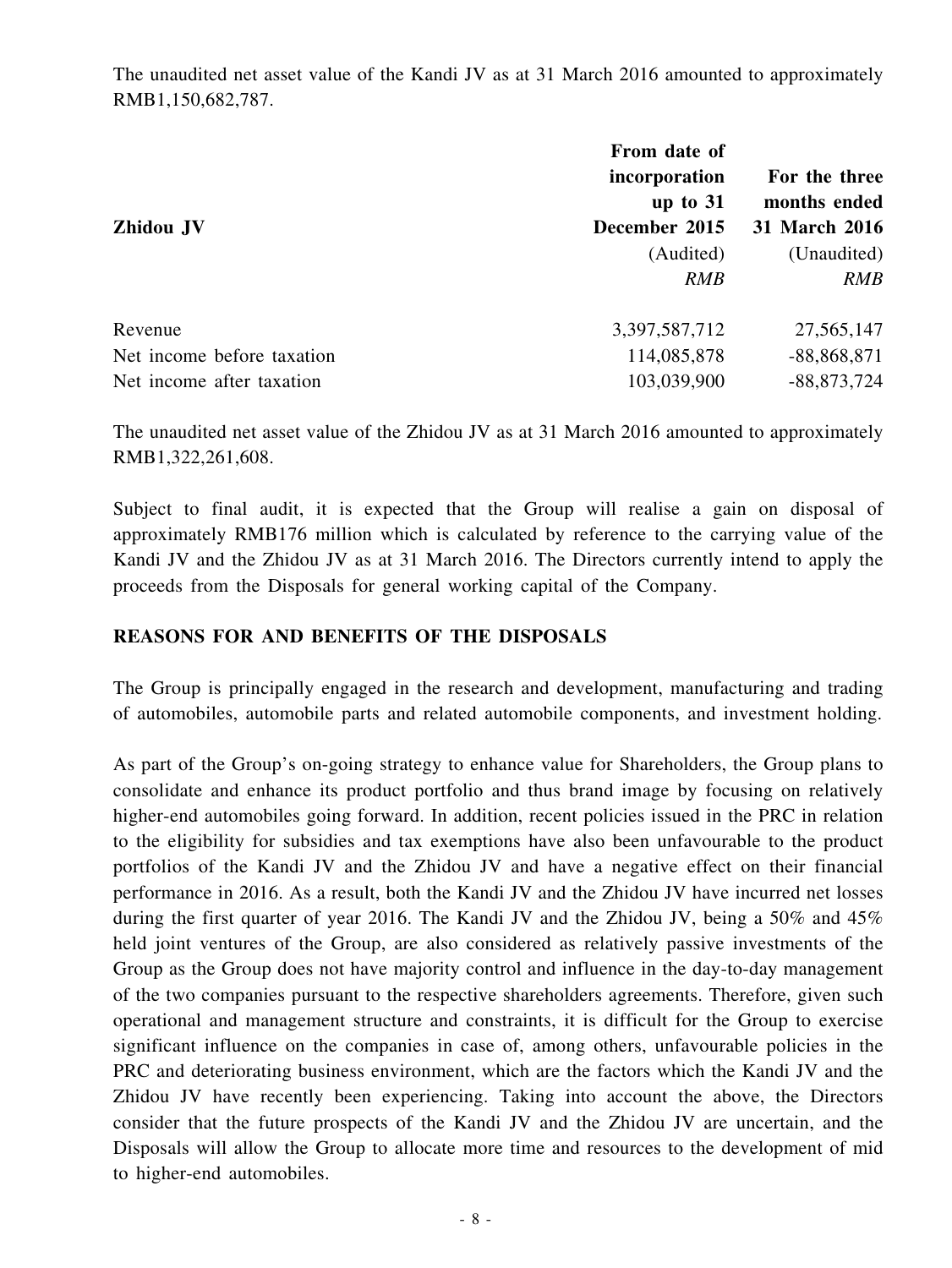The Directors (excluding the independent non-executive Directors whose views will be contained in the circular to be despatched to the Shareholders after having taken into consideration the advice of the Independent Financial Adviser) consider that the Disposals as a whole are on normal commercial terms, in the ordinary and usual course of business of the Group, fair and reasonable and in the interests of the Company and its Shareholders as a whole.

#### **(2) EXEMPTED CONTINUING CONNECTED TRANSACTIONS**

The Group has been supplying automobile parts and components to the Kandi JV for it to assemble CKDs. After completion of the Disposals, in addition to continuing the supply of automobile parts and components to the Kandi JV, in order to enhance operational efficiency, the Group will also assemble some of the automobile parts and components into CKDs and supply them to Geely Holding Group for Kandi JV's production of electric vehicles. Similarly for the Zhidou JV, after completion of the Disposals, the Group will also supply assembled CKDs to the Geely Holding Group for Zhidou JV's production of electric vehicles.

Upon completion of the Disposals, the Kandi JV will be held as to 50% by Geely Holding and will become an associate of Mr. Li and a connected person of the Company. The Group's sale of automobile parts and components to the Kandi JV under the Kandi Automobile Parts Supply Agreement will constitute continuing connected transactions for the Company pursuant to Chapter 14A of the Listing Rules. The Group's sale of CKDs to the Geely Holding Group under the CKD Supply Agreement will also constitute continuing connected transactions for the Company pursuant to Chapter 14A of the Listing Rules.

#### **The Kandi Automobile Parts Supply Agreement**

On 25 July 2016 (after trading hours), the Company and the Kandi JV entered into the Kandi Automobile Parts Supply Agreement to govern the sale of automobile parts and components from the Group to the Kandi JV. The information below sets out the key terms of the Kandi Automobile Parts Supply Agreement:

#### **Date**

25 July 2016 (after trading hours)

#### **Parties**

The Company; and

Kandi JV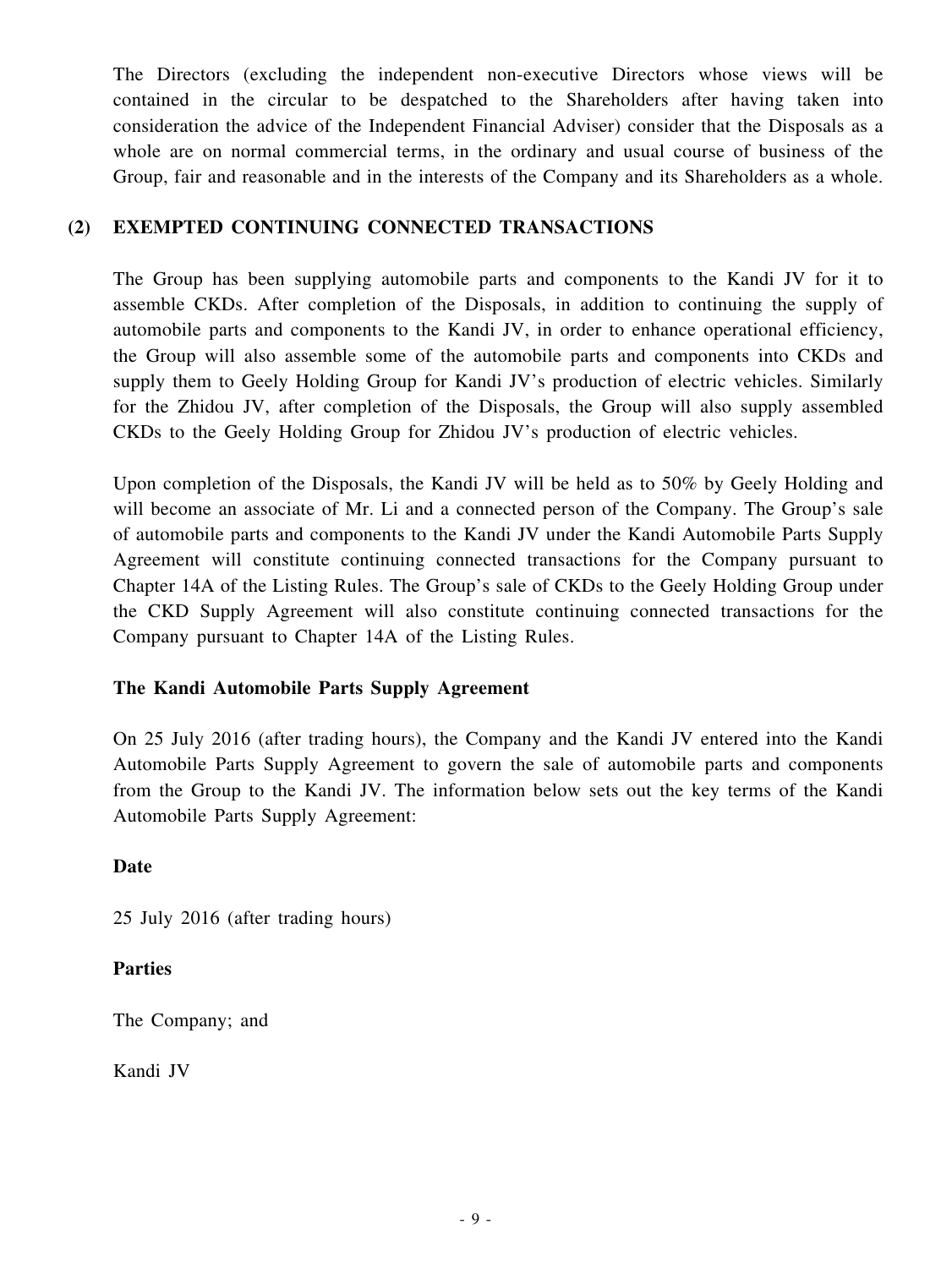#### **Terms**

From 25 July 2016 or the completion date of the Disposals, whichever is the later to 31 December 2018

#### **Subject matter and pricing basis**

Pursuant to the Kandi Automobile Parts Supply Agreement, the Group agreed to sell to the Kandi JV automobile parts and components in accordance with the product specifications set out in the Kandi Automobile Parts Supply Agreement. The automobile parts and components to be supplied by the Group to the Kandi JV will be based on the original manufacturing cost, being the actual cost(s) incurred in the manufacturing process by the Group plus a margin of 8%. Such pricing basis is determined with reference to the historical pricing basis for the sale of automobile parts and components by the Group to the Kandi JV, which is 50% owned by an independent third party.

The above activities will be conducted in the ordinary and usual course of business of the Company, on normal commercial terms and on terms not less favourable to the Company than terms available to independent third parties.

### **Conditions precedent**

The Kandi Automobile Parts Supply Agreement will be conditional upon (i) the completion of the Disposals; and ii) the Company having complied with the requirements of the Listing Rules with regard to the continuing connected transactions. If the above conditions have not been fulfilled on or before 30 September 2016 (or such later date as the parties may otherwise agree in writing), the Kandi Automobile Parts Supply Agreement will lapse and all the obligations and liabilities of the parties to the Kandi Automobile Parts Supply Agreement will cease and terminate.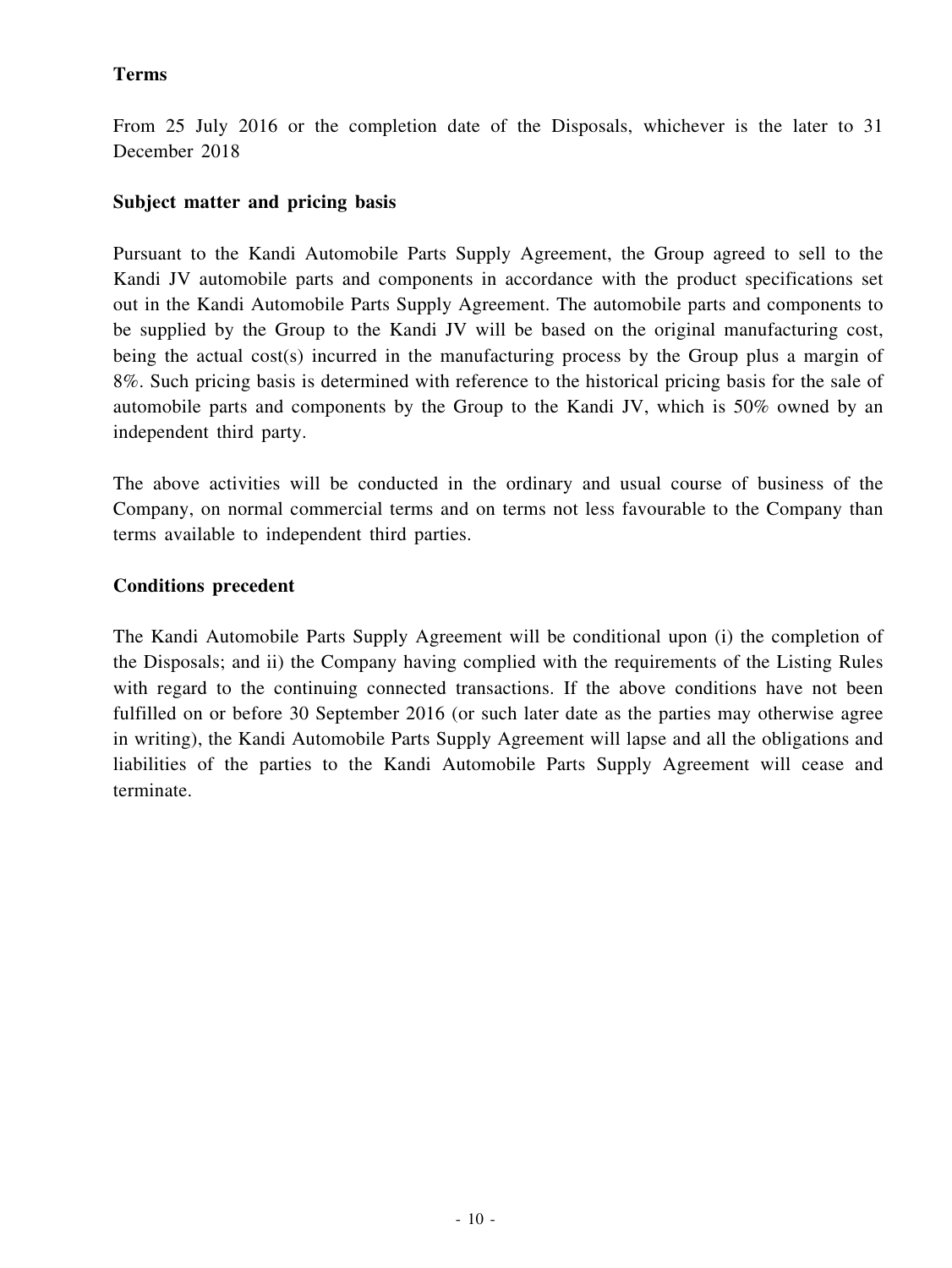#### **Proposed annual caps**

The table below sets out the historical transaction amounts for the year ended 31 December 2015 and six months ended 30 June 2016, and the proposed annual caps for the sale of automobile parts and components from the Group to the Kandi JV pursuant to the Kandi Automobile Parts Supply Agreement for each of the three years ending 31 December 2016, 2017 and 2018:

|                                                                     | <b>Historical</b><br>transaction<br>amounts for<br>the year | <b>Historical</b><br>transaction<br>amounts for<br>the six<br>months |                                          |                |                |
|---------------------------------------------------------------------|-------------------------------------------------------------|----------------------------------------------------------------------|------------------------------------------|----------------|----------------|
|                                                                     | ended 31                                                    | ended 30                                                             | Proposed annual caps for the year ending |                |                |
|                                                                     | <b>December</b>                                             | June                                                                 |                                          | 31 December    |                |
|                                                                     | 2015                                                        | 2016                                                                 | 2016                                     | 2017           | 2018           |
|                                                                     | (Audited)                                                   | (Unaudited)                                                          |                                          |                |                |
|                                                                     | <b>RMB'000</b>                                              | <b>RMB'000</b>                                                       | <b>RMB'000</b>                           | <b>RMB'000</b> | <b>RMB'000</b> |
| Sale of automobile parts<br>and components from<br>the Group to the |                                                             |                                                                      |                                          |                |                |
| Kandi JV                                                            | 71,802                                                      | 42,525                                                               | 252,137                                  | 317,991        | 317,991        |

#### **Basis of determination of the proposed annual caps**

The above proposed annual caps have been determined by the Directors by reference to (i) the historical sale amounts of automobile parts and components from the Group to the Kandi JV; (ii) the estimated sale amounts of automobile parts and components to the Kandi JV as a result of the anticipated growth in the number of units of electric vehicles to be sold based on the sales budget of the Kandi JV; and (iii) the estimated manufacturing cost to be incurred by the Group for the three years ending 31 December 2016, 2017 and 2018. The significant increase in the annual cap amount from year 2015 to year 2016 was attributable to the fact that the Kandi JV only launched another new model of electric vehicle and sold small units of such model in the second half of 2015 and it has taken some time for the Kandi JV to gradually enter into a full-scale operation in year 2016. The increase in the proposed annual cap amount from year 2016 to year 2017 is relatively stable whilst the proposed annual cap amount in year 2017 will keep constant till the year 2018.

The Directors (including the independent non-executive Directors) are of the view that the Kandi Automobile Parts Supply Agreement is entered into in the ordinary and usual course of business of the Company, under normal commercial terms and the terms and the relevant annual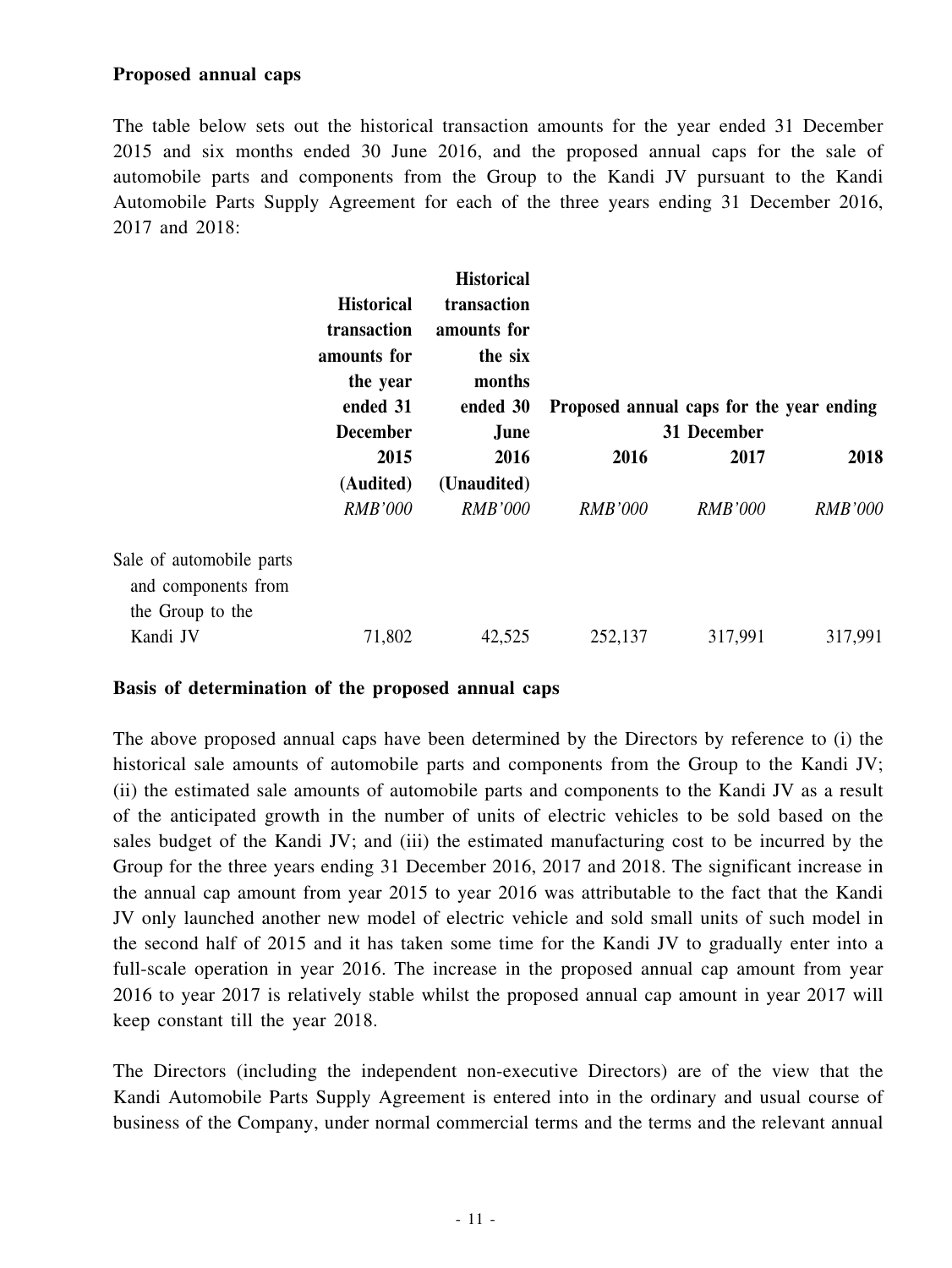caps of the Kandi Automobile Parts Supply Agreement for the three years ending 31 December 2016, 2017 and 2018 are fair and reasonable and in the interests of the Company and the Shareholders as a whole.

#### **The EV CKD Supply Agreement**

On 25 July 2016 (after trading hours), the Company and Geely Holding entered into the EV CKD Supply Agreement to govern the sale of CKDs from the Group to the Geely Holding Group. The information below sets out the key terms of the EV CKD Supply Agreement:

#### **Date**

25 July 2016 (after trading hours)

#### **Parties**

The Company; and

Geely Holding

#### **Terms**

From 25 July 2016 or the completion date of the Disposals, whichever is the later to 31 December 2018

#### **Subject matter and pricing basis**

Pursuant to the EV CKD Supply Agreement, the Group agreed to sell to the Geely Holding Group CKDs in accordance with the product specifications set out in the EV CKD Supply Agreement. The CKDs to be supplied by the Group to Geely Holding will be based on the original manufacturing cost, being the actual cost(s) incurred in the manufacturing process by the Group plus a margin of 8%. The pricing basis for the Group's supply of CKDs is the same as the pricing basis for the Group's supply of automobile parts and components as the manufacturing work involved are similar.

The above activities will be conducted in the ordinary and usual course of business of the Company, on normal commercial terms and on terms not less favourable to the Company than terms available to independent third parties.

#### **Conditions precedent**

The EV CKD Supply Agreement will be conditional upon (i) the completion of the Disposals; and (ii) the Company having complied with the requirements of the Listing Rules with regard to the continuing connected transactions. If the above conditions have not been fulfilled on or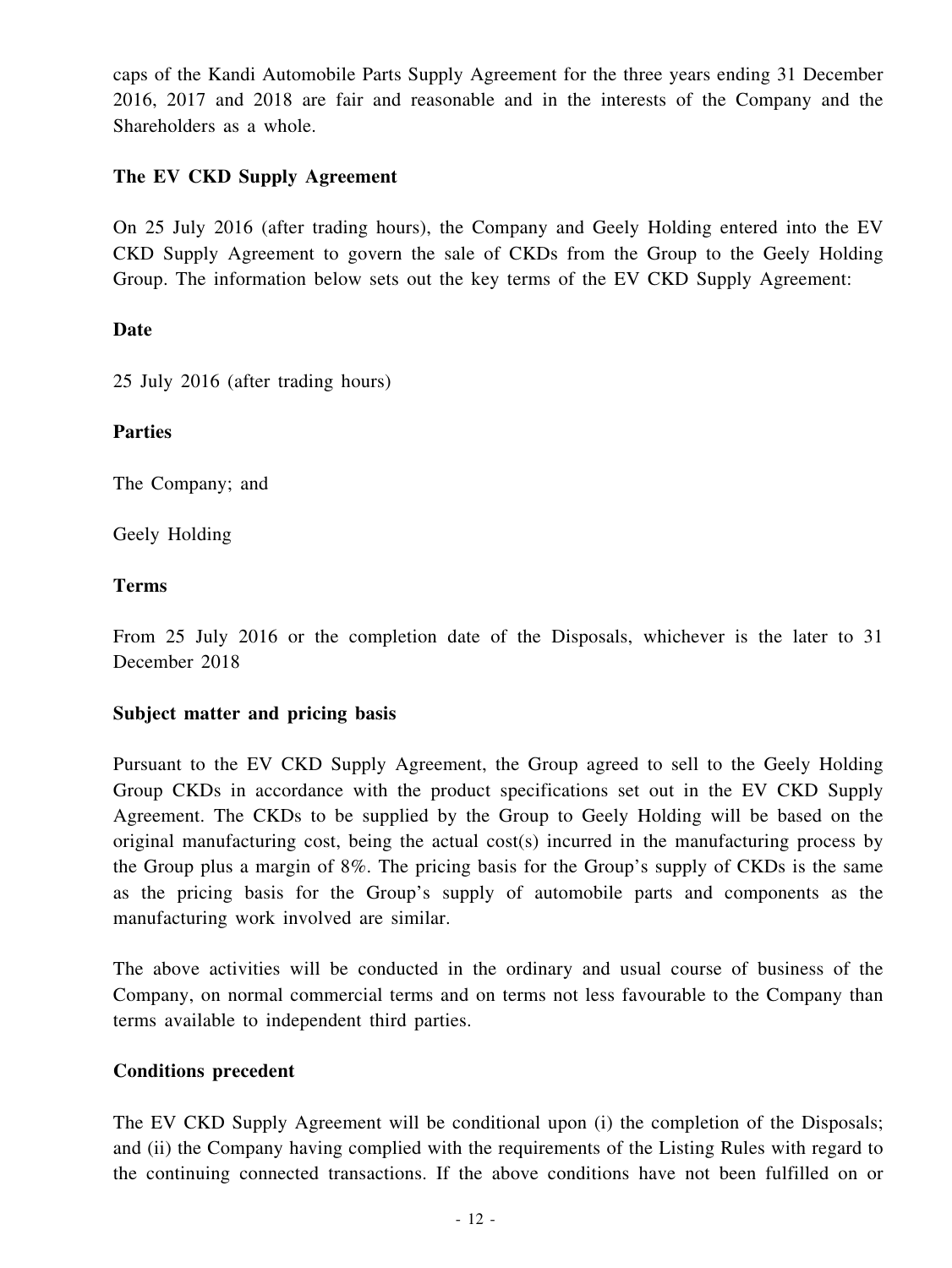before 30 September 2016 (or such later date as the parties may agree in writing), the EV CKD Supply Agreement will lapse and all the obligations and liabilities of the parties to the EV CKD Supply Agreement will cease and terminate.

#### **Proposed annual caps**

For the avoidance of doubt, the CKDs to be supplied by the Group to the Geely Holding Group under the EV CKD Supply Agreement are different from the CKDs currently being supplied by the Group to the Geely Holding Group under the services agreement dated 27 November 2009 as the CKDs to be supplied under the EV CKD Supply Agreement are specifically for the Kandi JV and the Zhidou JV's production of electric vehicles and thus have a different pricing basis.

There are no historical sales of this type of CKDs from the Group to the Geely Holding Group. The table below sets out the proposed annual caps for the sale of CKDs from the Group to the Geely Holding Group pursuant to the EV CKD Supply Agreement for each of the three years ending 31 December 2016, 2017 and 2018:

|                                          | Proposed annual caps for the year ending |                |                |
|------------------------------------------|------------------------------------------|----------------|----------------|
|                                          | 31 December                              |                |                |
|                                          | 2016                                     | 2017           | 2018           |
|                                          | <i>RMB'000</i>                           | <i>RMB'000</i> | <b>RMB'000</b> |
| Sale of CKDs from the Group to the Geely |                                          |                |                |
| Holding Group under the EV CKD           |                                          |                |                |
| Supply Agreement                         | 1,185,914                                | 1,092,827      | 1,107,124      |

#### **Basis of determination of the proposed annual caps**

The above proposed annual caps have been determined by the Directors by reference to (i) the estimated sale amounts of CKDs to the Geely Holding Group as a result of the estimated projected number of units of electric vehicles to be sold based on the sales budget of the Kandi JV and the Zhidou JV; and (ii) the estimated manufacturing cost to be incurred by the Group for the three years ending 31 December 2016, 2017 and 2018.

The Directors (including the independent non-executive Directors) are of the view that the EV CKD Supply Agreement is entered into in the ordinary and usual course of business of the Company, under normal commercial terms and the terms and the relevant annual caps of the EV CKD Supply Agreement for the three years ending 31 December 2016, 2017 and 2018 are fair and reasonable and in the interests of the Company and the Shareholders as a whole.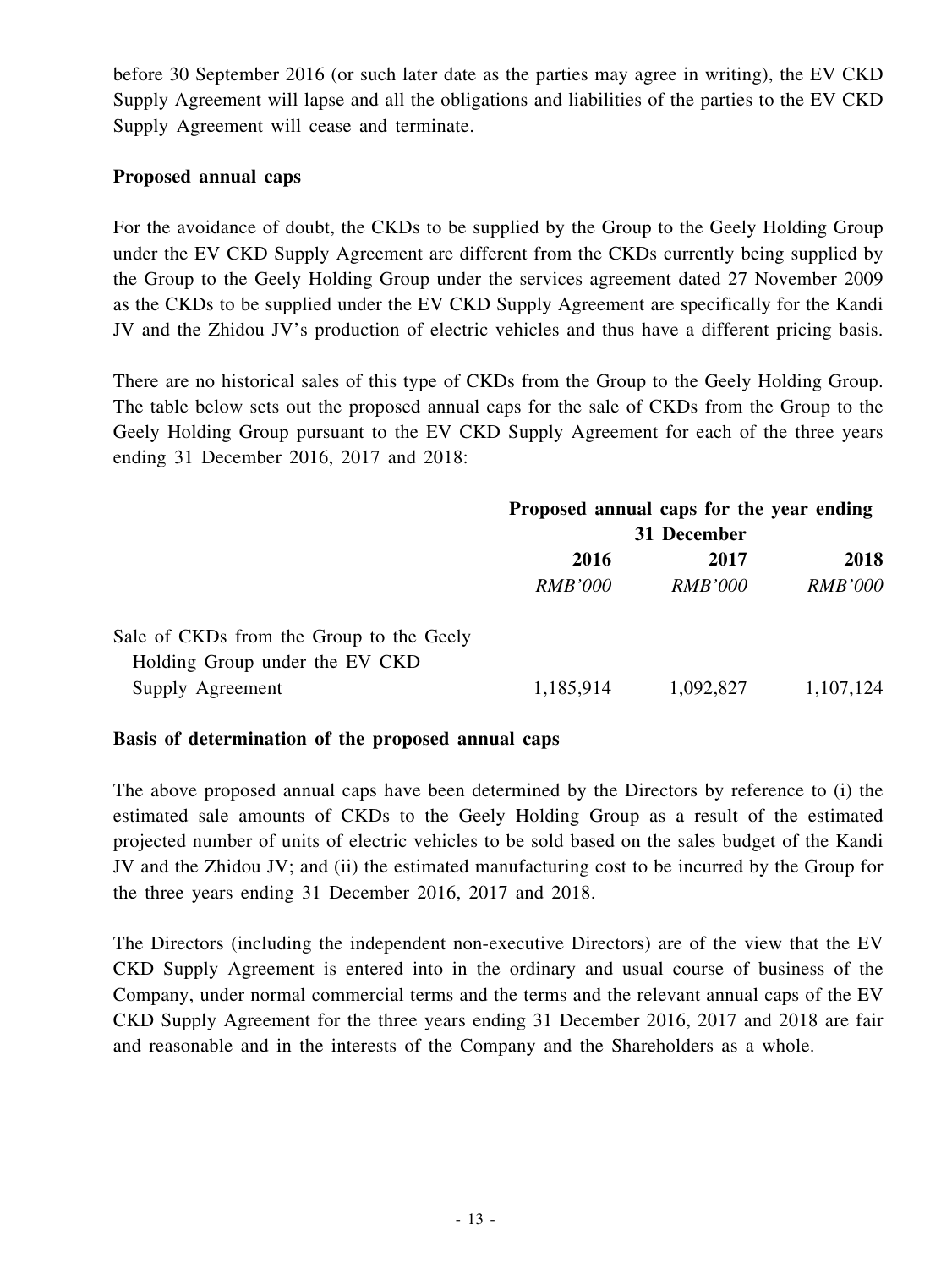## **REASONS FOR AND BENEFITS OF ENTERING INTO THE EXEMPTED CONTINUING CONNECTED TRANSACTIONS**

As disclosed above, historically, the Group has been supplying automobile parts and components to the Kandi JV for it to assemble these automobile parts and components into CKDs. After completion of the Disposals, in addition to continuing the supply of automobile parts and components to the Kandi JV, in order to enhance operational efficiency of the Kandi JV and the Zhidou JV, the Group will also assemble some of the automobile parts and components into CKDs, and will then supply these assembled CKDs to the Geely Holding Group for Kandi JV and Zhidou JV's production of electric vehicles.

Upon completion of the Disposals, as the Kandi JV will be held as to 50% by Geely Holding, and hence will become an associate of Mr. Li and a connected person of the Company. The Group's sale of automobile parts and components to the Kandi JV under the Kandi Automobile Parts Supply Agreement will constitute continuing connected transactions for the Company pursuant to Chapter 14A of the Listing Rules. The Group's sale of CKDs to the Geely Holding Group under the CKD Supply Agreement will also constitute continuing connected transactions for the Company pursuant to Chapter 14A of the Listing Rules. As the Exempted Continuing Connected Transactions will continue to generate additional income to the Group, the Group intends to supply automobile parts and components to the Kandi JV and CKDs to the Geely Holding Group after completion of the Disposals.

## **INTERNAL CONTROL MEASURES IN RELATION TO PRICING OF THE EXEMPTED CONTINUING CONNECTED TRANSACTIONS**

In order to ensure that the aforesaid pricing bases for the Kandi Automobile Parts Supply Agreement and the EV CKD Supply Agreement are adhered to, the Company will adopt the following internal control measures:

For the sale of automobile parts and components and CKDs by the Group, the Group will regularly monitor the relevant manufacturing cost items, and costs of other necessary and reasonable expenses to ensure that the selling price of automobile parts and components and CKDs are determined correctly. The Group, the Kandi JV and the Geely Holding Group will regularly negotiate the terms of such transactions to ensure that prices are fair and reasonable, and properly reflect the level of costs incurred by the Group in such transactions.

Also, the internal audit department of the Group will regularly conduct assessment on the internal control measures for all continuing connected transactions to ensure such internal control measures have been adhered to and are effective. The independent non-executive Directors will also conduct review on all continuing connected transactions every year and confirm that the transactions have been entered into in the ordinary and usual course of business of the Group; on normal commercial terms or better; and according to the agreements governing them on terms that are fair and reasonable and in the interests of the Shareholders as a whole. The Company also engages its independent auditors to report on all continuing connected transactions every year. The independent auditors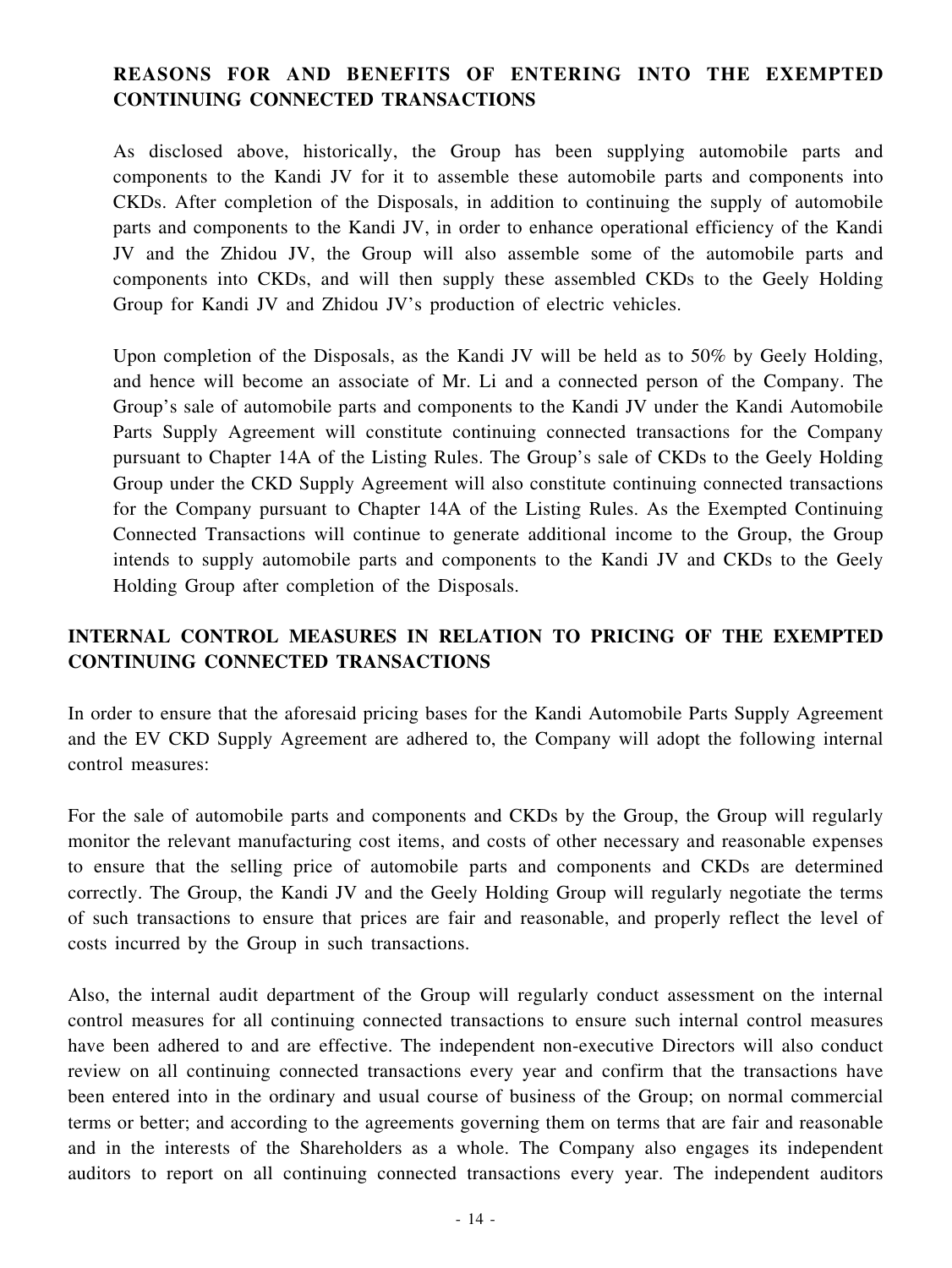review and confirm whether all continuing connected transactions have been approved by the Board; were in accordance with the pricing policies of the relevant agreement governing the transactions; and have not exceeded the relevant annual caps.

The Board considers the results from the above reviews and takes action to further strengthen the internal control measures on all continuing connected transactions of the Group if necessary.

### **IMPLICATIONS UNDER THE LISTING RULES**

Geely Holding is beneficially wholly-owned by Mr. Li and his associate. Mr. Li is an executive Director and a substantial Shareholder holding approximately 42.98% of the total issued share capital of the Company as at the date of this announcement. As such, Geely Holding is an associate of Mr. Li and a connected person of the Company for the purpose of the Listing Rules. Upon completion of the Disposals, as the Kandi JV will be held as to 50% by Geely Holding and will become an associate of Geely Holding, the Kandi JV will also become a connected person of the Company. Accordingly, the Disposals and the Exempted Continuing Connected Transactions constitute connected transactions and continuing connected transactions, respectively, for the Company pursuant to Chapter 14A of the Listing Rules.

As the applicable aggregated percentage ratios in respect of the Disposals are more than 5%, the Disposals are subject to the reporting, announcement and the Independent Shareholders' approval requirements under Chapter 14A of the Listing Rules. Furthermore, as the applicable aggregated percentage ratios in respect of the Disposals are more than 5% but less than 25%, the Disposals also constitute discloseable transactions for the Company under Chapter 14 of the Listing Rules.

With regard to the Exempted Continuing Connected Transactions, as the applicable percentage ratios of the aggregated proposed annual caps for the three years ending 31 December 2018 for the transactions contemplated under the Kandi Automobile Parts Supply Agreement and the EV CKD Supply Agreement are less than 5% on an annual basis, the Exempted Continuing Connected Transactions are subject to the reporting, annual review, announcement requirements, but are exempt from Independent Shareholders' approval requirements under Chapter 14A of the Listing Rules.

Mr. Li, Mr. Yang Jian, Mr. Li Dong Hui, Daniel and Mr. An Cong Hui, each an executive Director, are considered to have material interests in the Disposals and Exempted Continuing Connected Transactions by virtue of their interests and/or directorship in Geely Holding. As a result, Mr. Li, Mr. Yang Jian, Mr. Li Dong Hui, Daniel and Mr. An Cong Hui have abstained from voting on the Board resolutions for approving the Disposals and Exempted Continuing Connected Transactions.

#### **EGM**

The EGM will be convened to consider and approve the Disposals. Mr. Li and his associates together holding 3,783,099,000 Shares (representing approximately 42.98% of the total issued share capital of the Company), Mr. Yang Jian and his associates together holding 14,475,000 Shares (representing approximately 0.16% of the total issued share capital of the Company) and Mr. An Cong Hui and his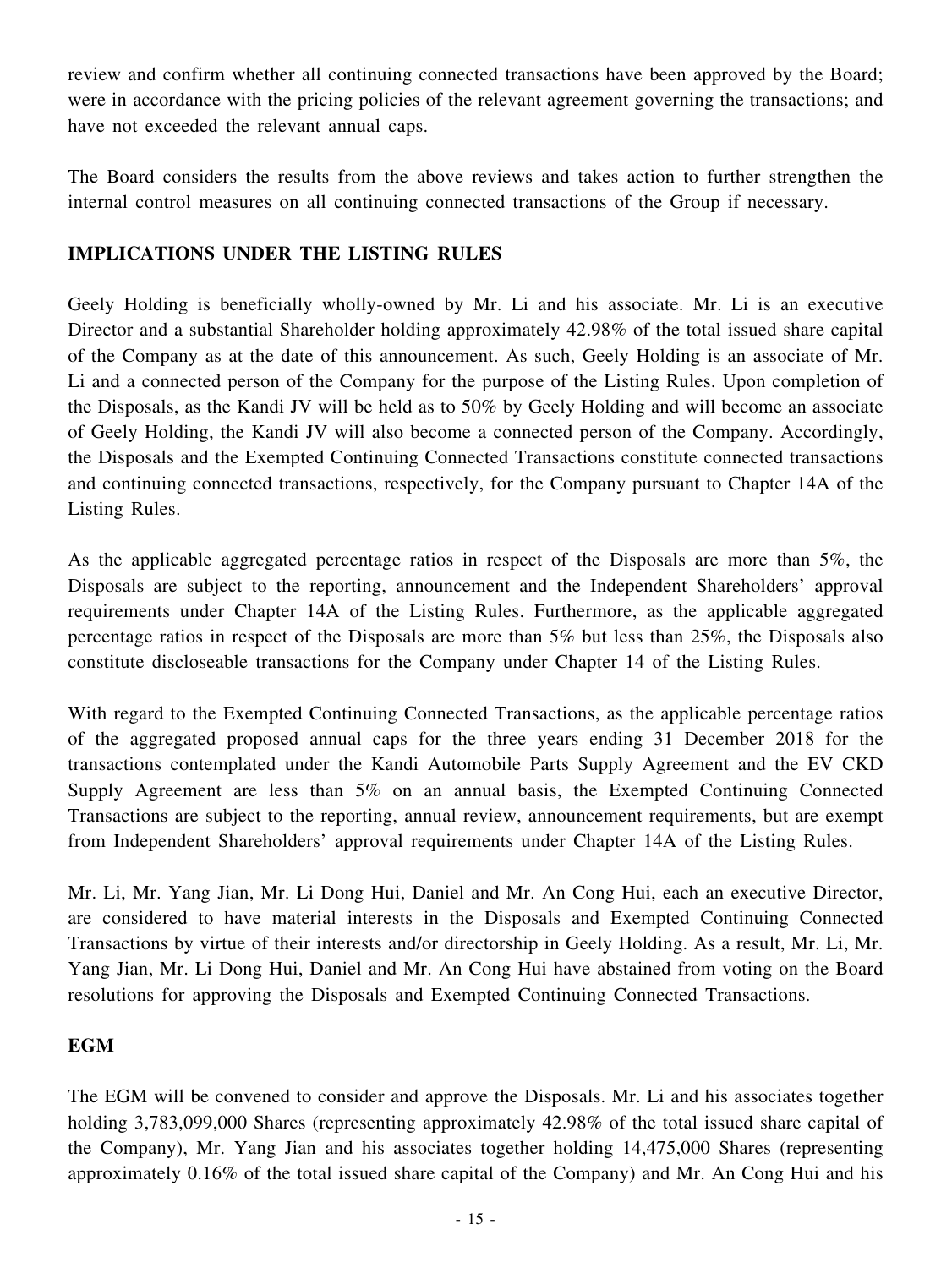associates together holding 15,380,000 Shares (representing approximately 0.17% of the total issued share capital of the Company) as at the date of this announcement, will all abstain from voting on the resolutions to be proposed at the EGM to approve the Disposals. Mr. Li Dong Hui, Daniel was not interested in any Shares as at the date of this announcement.

#### **GENERAL**

An Independent Board Committee has been formed to advise the Independent Shareholders with respect to the Disposals, and Challenge Capital has been appointed as the independent financial adviser to advise the Independent Board Committee and the Independent Shareholders on the terms of the Disposals in this regard.

A circular containing, among other things, (i) further information about the Disposals; (ii) the recommendation of the Independent Board Committee in respect of the Master Disposal Agreement; (iii) the advice of Challenge Capital regarding the terms of the Master Disposal Agreement; and (iv) other information as required under the Listing Rules together with the notice of the EGM, will be despatched to the Shareholders on or before 16 August 2016.

**Completion of the Disposals is subject to the satisfaction of the conditions precedent under the Master Disposal Agreement, and therefore, may or may not proceed to completion. Shareholders and potential investors are advised to exercise caution when dealing in the Shares.**

#### **DEFINITIONS**

Unless the context otherwise requires, the following terms in this announcement shall have the meanings set out below:–

| "associate(s)"                                               | has the meaning ascribed to it in the Listing Rules                                                                                                                                                                                                                                                                                                                                               |
|--------------------------------------------------------------|---------------------------------------------------------------------------------------------------------------------------------------------------------------------------------------------------------------------------------------------------------------------------------------------------------------------------------------------------------------------------------------------------|
| "Board"                                                      | the board of Directors                                                                                                                                                                                                                                                                                                                                                                            |
| "Challenge Capital" or<br>"Independent Financial<br>Adviser" | Challenge Capital Management Limited, a corporation licensed to<br>carry out, among other activities, Type 6 (advising on corporate<br>finance) regulated activity under the SFO and the independent<br>financial adviser appointed by the Independent Board Committee to<br>advise the Independent Board Committee and the Independent<br>Shareholders in relation to the terms of the Disposals |
| " $CKD(s)$ "                                                 | Complete Knock Down Kit(s) (整車成套件), a complete kit needed<br>to assemble a vehicle                                                                                                                                                                                                                                                                                                                |
| "Company"                                                    | Geely Automobile Holdings Limited, a company incorporated in<br>the Cayman Islands with limited liability whose shares are listed on<br>the main board of the Stock Exchange (stock code: 175)                                                                                                                                                                                                    |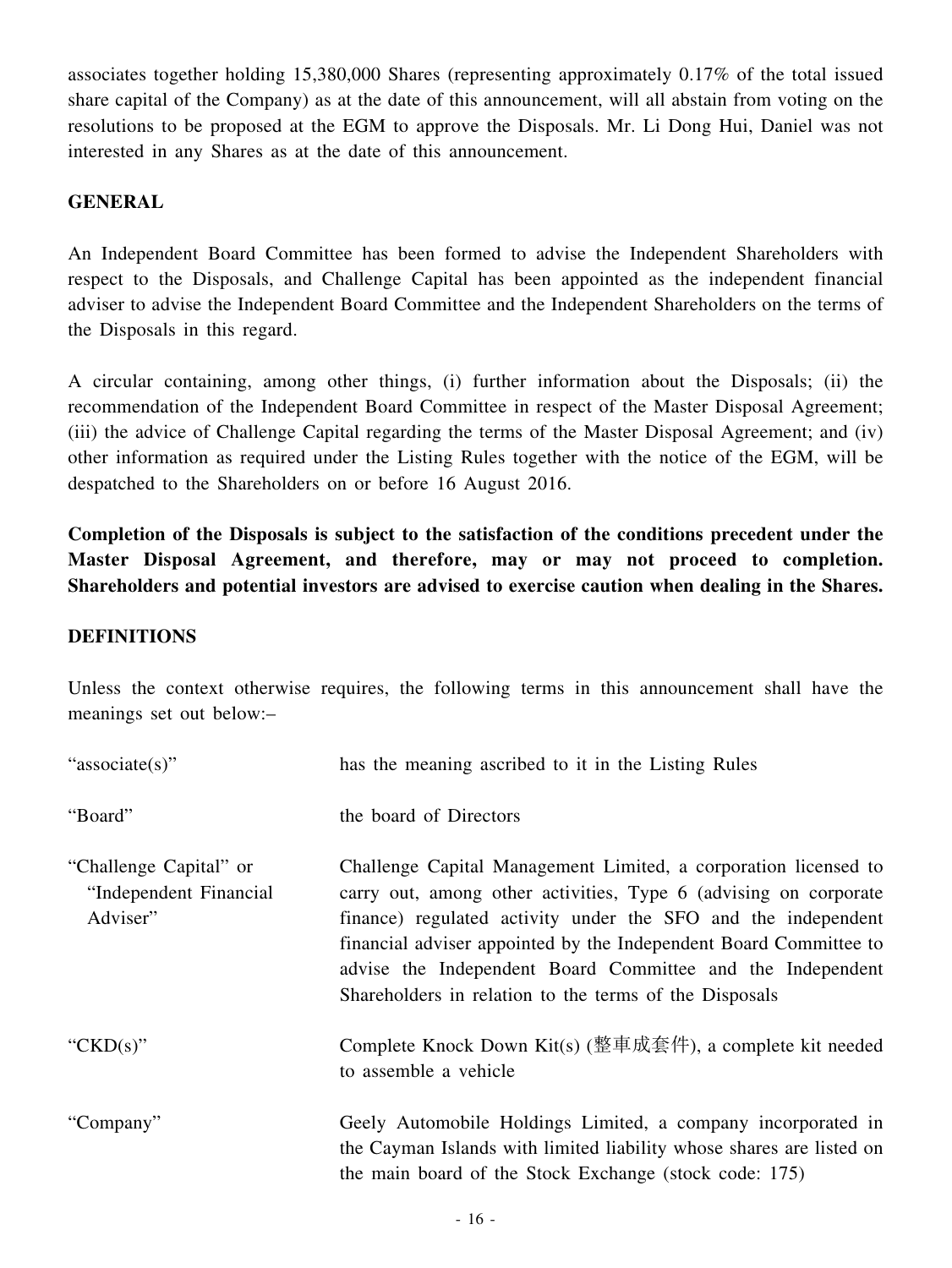| "connected person"                                     | has the meaning ascribed thereto under the Listing Rules                                                                                                                                                                                                                                                                      |
|--------------------------------------------------------|-------------------------------------------------------------------------------------------------------------------------------------------------------------------------------------------------------------------------------------------------------------------------------------------------------------------------------|
| "Director(s)"                                          | the director(s) of the Company                                                                                                                                                                                                                                                                                                |
| "Disposals"                                            | the Kandi Disposal and the Zhidou Disposal                                                                                                                                                                                                                                                                                    |
| "EGM"                                                  | an extraordinary general meeting of the Company to be held to<br>consider and, if thought fit, approve the Disposals                                                                                                                                                                                                          |
| "EV CKD Supply"<br>Agreement"                          | a master agreement between the Company and Geely Holding<br>pursuant to which the Group agreed to sell CKDs to the Geely<br>Holding Group for a term from 25 July 2016 or the completion date<br>of the Disposals, whichever is the later to 31 December 2018 for<br>Kandi JV and Zhidou JV's production of electric vehicles |
| "Exempted Continuing<br><b>Connected Transactions"</b> | the sale of automobile parts and components from the Group to the<br>Kandi JV as contemplated under the Kandi Automobile Parts<br>Supply Agreement, and the sale of CKDs from the Group to the<br>Geely Holding Group as contemplated under the EV CKD Supply<br>Agreement                                                    |
| "GAAP"                                                 | generally accepted accounting principles                                                                                                                                                                                                                                                                                      |
| "Geely Holding"                                        | 浙江吉利控股集團有限公司 (Zhejiang Geely Holding Group<br>Company Limited), a private limited liability company<br>incorporated in Zhejiang Province, the PRC, and is owned as to<br>90% by Mr. Li and as to 10% by Mr. Li Xing Xing, the son of Mr.<br>Li, respectively, as at the date of this announcement                             |
| "Geely Holding Group"                                  | Geely Holding and its subsidiaries                                                                                                                                                                                                                                                                                            |
| "Group"                                                | the Company and its subsidiaries                                                                                                                                                                                                                                                                                              |
| "HKFRS"                                                | Hong Kong Financial Reporting Standards                                                                                                                                                                                                                                                                                       |
| "HK\$"                                                 | Hong Kong dollar, the lawful currency of Hong Kong                                                                                                                                                                                                                                                                            |
| "Hong Kong"                                            | Hong Kong Special Administrative Region of the PRC                                                                                                                                                                                                                                                                            |
| "Independent Board<br>Committee"                       | an independent board committee of the Company, comprising all<br>the independent non-executive Directors, formed for the purpose of<br>advising the Independent Shareholders in respect of the Disposals                                                                                                                      |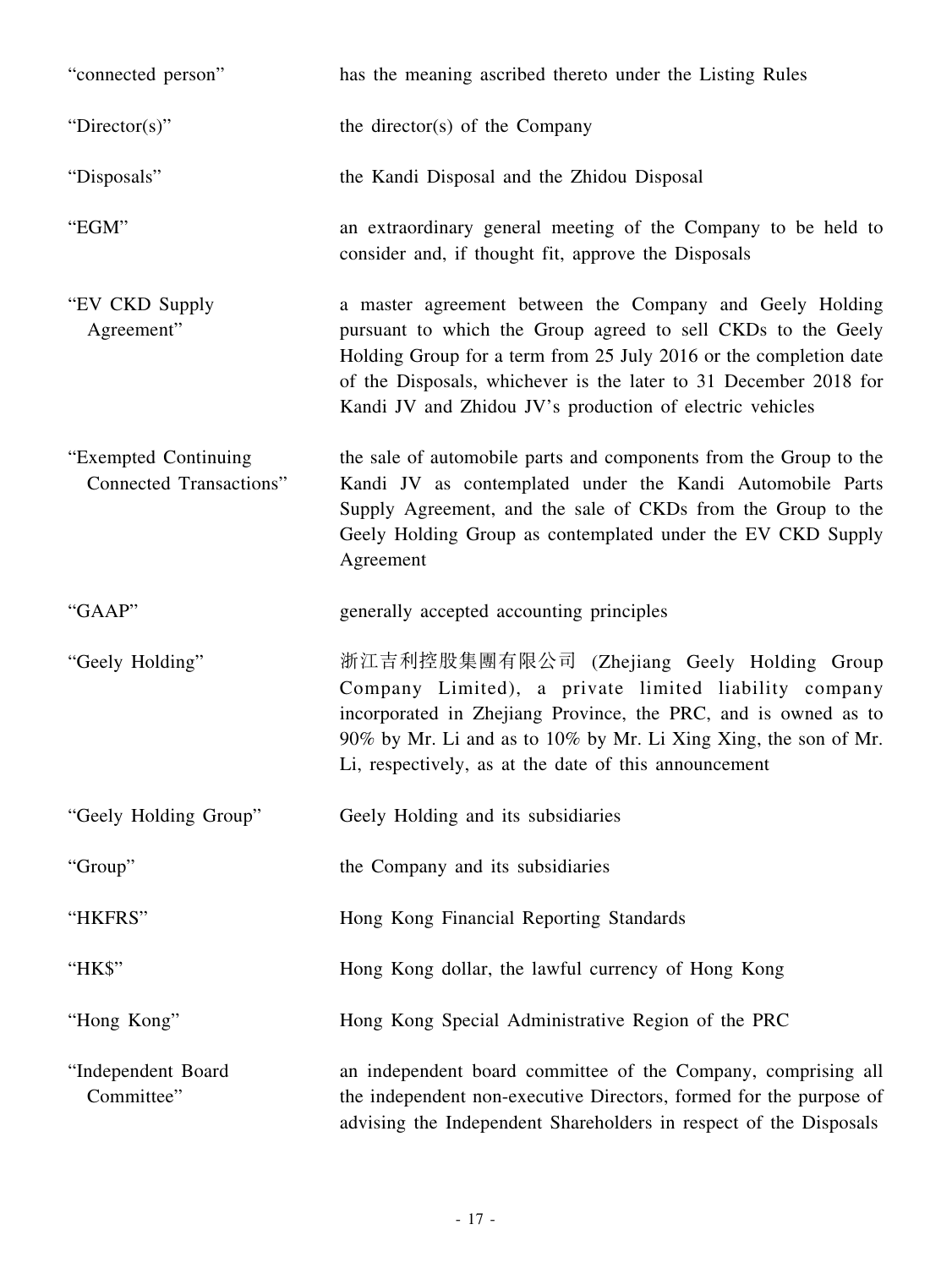| "Independent Shareholders"                   | Shareholder(s) other than Mr. Li, Mr. Yang Jian, Mr. Li Dong Hui,<br>Daniel, Mr. An Cong Hui, and their respective associates                                                                                                                                                                                              |
|----------------------------------------------|----------------------------------------------------------------------------------------------------------------------------------------------------------------------------------------------------------------------------------------------------------------------------------------------------------------------------|
| "Jirun Automobile"                           | 浙江吉潤汽車有限公司 (Zhejiang Jirun Automobile Company<br>Limited), a limited liability company incorporated in the Zhejiang<br>Province, the PRC, and a 99% owned subsidiary of the Company as<br>at the date of this announcement                                                                                                 |
| "Kandi Automobile Parts<br>Supply Agreement" | a master agreement between the Company and Kandi JV pursuant<br>to which the Group agreed to sell automobile parts and components<br>to the Kandi JV for a term from 25 July 2016 or the completion<br>date of the Disposals, whichever is the later to 31 December 2018<br>for Kandi JV's production of electric vehicles |
| "Kandi Disposal"                             | the disposal of 50% of the registered capital of the Kandi JV by the<br>Company to Geely Holding pursuant to the Master Disposal<br>Agreement                                                                                                                                                                              |
| "Kandi JV"                                   | 康迪電動汽車集團有限公司(Kandi Electric Vehicles Group Co.,<br>Ltd.), a limited liability company incorporated in the PRC and is<br>owned as to 50% by Shanghai Maple Guorun, and 50% owned by<br>Kandi Vehicles                                                                                                                       |
| "Kandi Sale Shares"                          | 50% of the registered capital of the Kandi JV as at the date of this<br>announcement                                                                                                                                                                                                                                       |
| "Kandi Technologies"                         | Kandi Technologies Group, Inc. a limited liability company<br>incorporated in Delaware, the United States of America, the<br>shares of which are listed on the NASDAQ                                                                                                                                                      |
| "Kandi Vehicles"                             | 浙江康迪車業有限公司 (Zhejiang Kandi Vehicles Co., Ltd.), a<br>limited liability company incorporated in the PRC and is indirectly<br>wholly owned by Kandi Technologies                                                                                                                                                             |
| "Listing Rules"                              | the Rules Governing the Listing of Securities on the Stock<br>Exchange                                                                                                                                                                                                                                                     |
| "Long Stop Date"                             | 90 calendar days from the date of the Master Disposal Agreement                                                                                                                                                                                                                                                            |
| "Master Disposal Agreement"                  | the disposal agreement entered into between the Company and<br>Geely Holding on 25 July 2016 in relation to the Kandi Disposal<br>and the Zhidou Disposal                                                                                                                                                                  |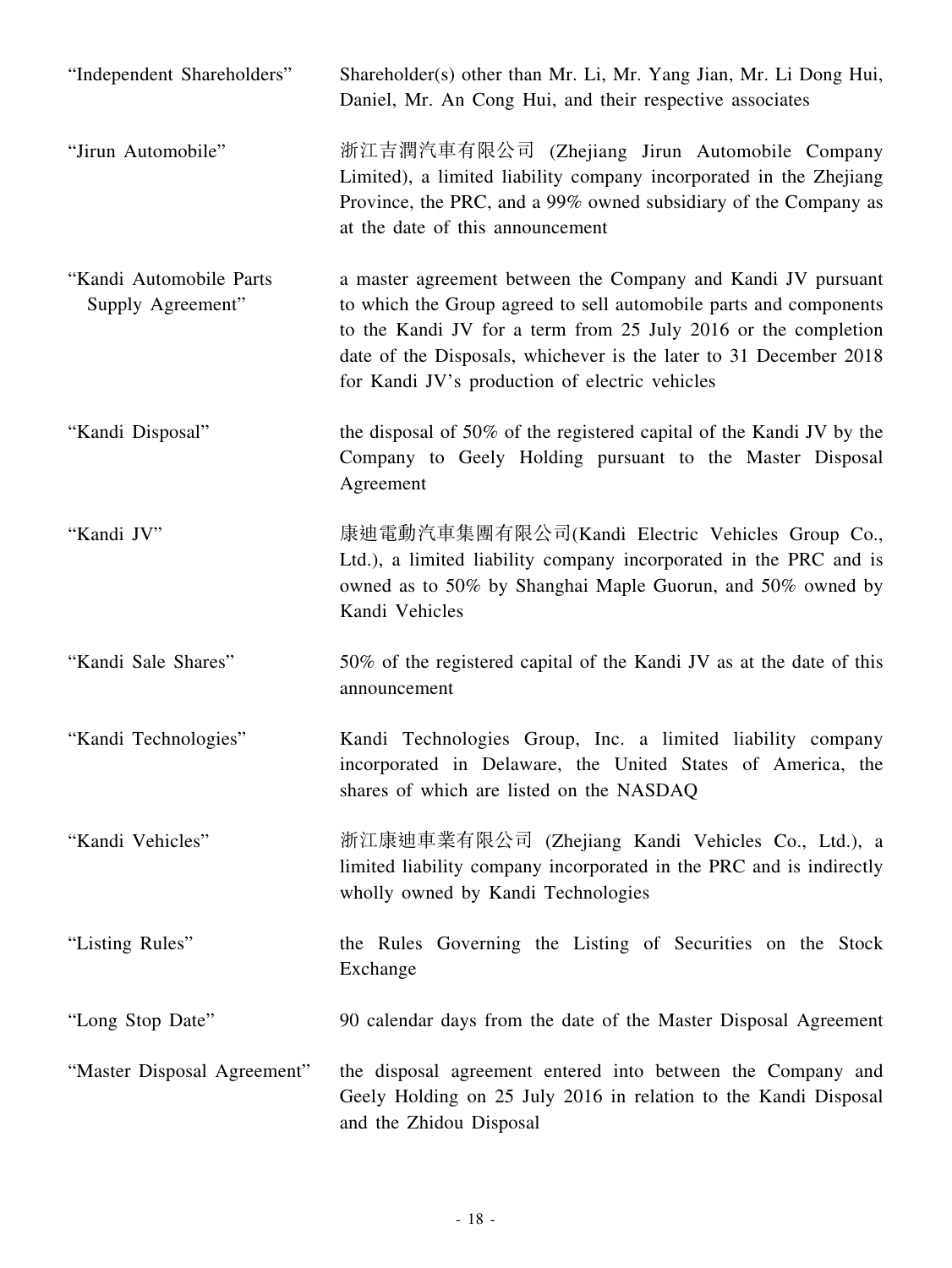| "Mr. Li"                | Mr. Li Shu Fu, an executive Director and a substantial Shareholder<br>holding 42.98% interest in the total issued share capital of the<br>Company as at the date of this announcement                              |
|-------------------------|--------------------------------------------------------------------------------------------------------------------------------------------------------------------------------------------------------------------|
| "percentage ratio(s)"   | has the meaning ascribed to it under Rule 14.07 of the Listing<br>Rules                                                                                                                                            |
| "PRC"                   | the People's Republic of China, and for the purposes of this<br>announcement excluding Hong Kong, the Macau Special<br>Administrative Region, and Taiwan                                                           |
| "RMB"                   | Renminbi, the lawful currency of the PRC                                                                                                                                                                           |
| "SAIC"                  | State Administration for Industry and Commerce and its local<br>bureaus                                                                                                                                            |
| "Shanghai Maple Guorun" | 上海華普國潤汽車有限公司 (Shanghai Maple Guorun Automobile<br>Company Limited), a limited liability company incorporated in the<br>PRC and is indirectly owned as to 99% by the Company as at the<br>date of this announcement |
| "Share $(s)$ "          | ordinary share(s) of HK\$0.02 each in the share capital of the<br>Company                                                                                                                                          |
| "Shareholder(s)"        | the holder(s) of the Share(s)                                                                                                                                                                                      |
| "Stock Exchange"        | The Stock Exchange of Hong Kong Limited                                                                                                                                                                            |
| "Zhidou Disposal"       | the disposal of 45% of the registered capital of the Zhidou JV by<br>the Company to Geely Holding pursuant to the Master Disposal<br>Agreement                                                                     |
| "Zhidou Geely Parties"  | comprise Shanghai Maple Guorun and Jirun Automobile                                                                                                                                                                |
| "Zhidou JV"             | 寧海知豆電動汽車有限公司(Ninghai Zhidou Electric Vehicles<br>Company Limited), a limited liability company incorporated in<br>the PRC and is owned as to 45% by the Zhidou Geely Parties and<br>as to 55% by Zhidou JV Parties |